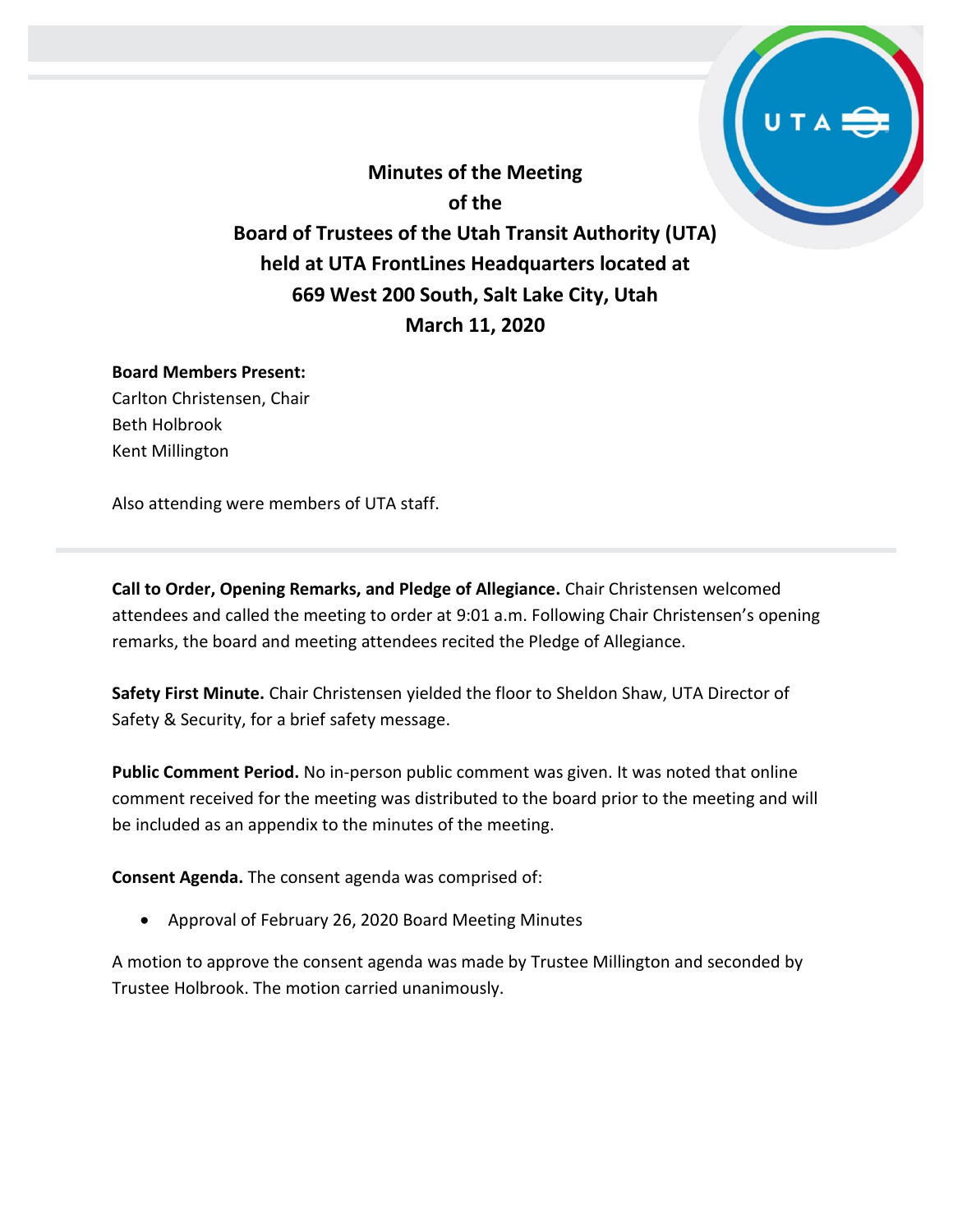**Government Relations and Legislative Priorities Report.** Shule Bishop, UTA Government Relations Director, stated the agency is following Senate Bill 150, which is currently on its third substitute. The agency is also monitoring appropriations related to opportunity zones and a Point of the Mountain transit study.

## **Agency Report.**

**UTA Happenings and 50th Anniversary.** Carolyn Gonot, UTA Executive Director, spoke about UTA's 50<sup>th</sup> anniversary celebration and associated events, including Transit Day on the Hill, an employee service project through the Gail Miller Homeless Service Center in Salt Lake City, and an employee appreciation event that will take place in the summer. She also mentioned community engagement events such as a customer appreciation pop-up event held in Salt Lake City and presentations that were given at the West Jordan Senate Academy, West Valley Senate Academy, and the Newbridge School in Ogden.

**Coronavirus Update.** Ms. Gonot was joined by Eddy Cumins, UTA Chief Operating Officer, and Nichol Bourdeaux, UTA Chief Communications & Marketing Officer. Ms. Gonot stated the agency is reviewing and revising its response plan for the COVID-19 (coronavirus) outbreak in accordance with updates from the Center for Disease Control and the Utah State Department of Health. Mr. Cumins added that UTA trains and buses are being cleaned every night and that hand and grab rails, vehicle floors, and operating facilities are being cleaned daily with disinfectant.

Discussion ensued. Questions on additional costs associated with the more stringent cleaning procedures and communication of processes to the general public were posed by the board and answered by staff.

**Bonding Update.** Ms. Gonot was joined by Bob Biles, UTA Chief Financial Officer. Mr. Biles summarized the recent bond refunding, an effort which was authorized last fall as part of an approval to refund up to \$470 million in bonds. In the fall, a decision was made to delay a portion of the refunding until more favorable market conditions existed. The market has since shifted, and last week UTA refunded over \$216 million. The refunding resulted in more than \$17.4 million in savings, which will reduce the agency's debt service in years 2027-2036.

**Financial Report – January 2020.** Bob Biles, UTA Chief Financial Officer, reviewed the January 2020 financial report, including the financial dashboard, sales tax collections by county, expense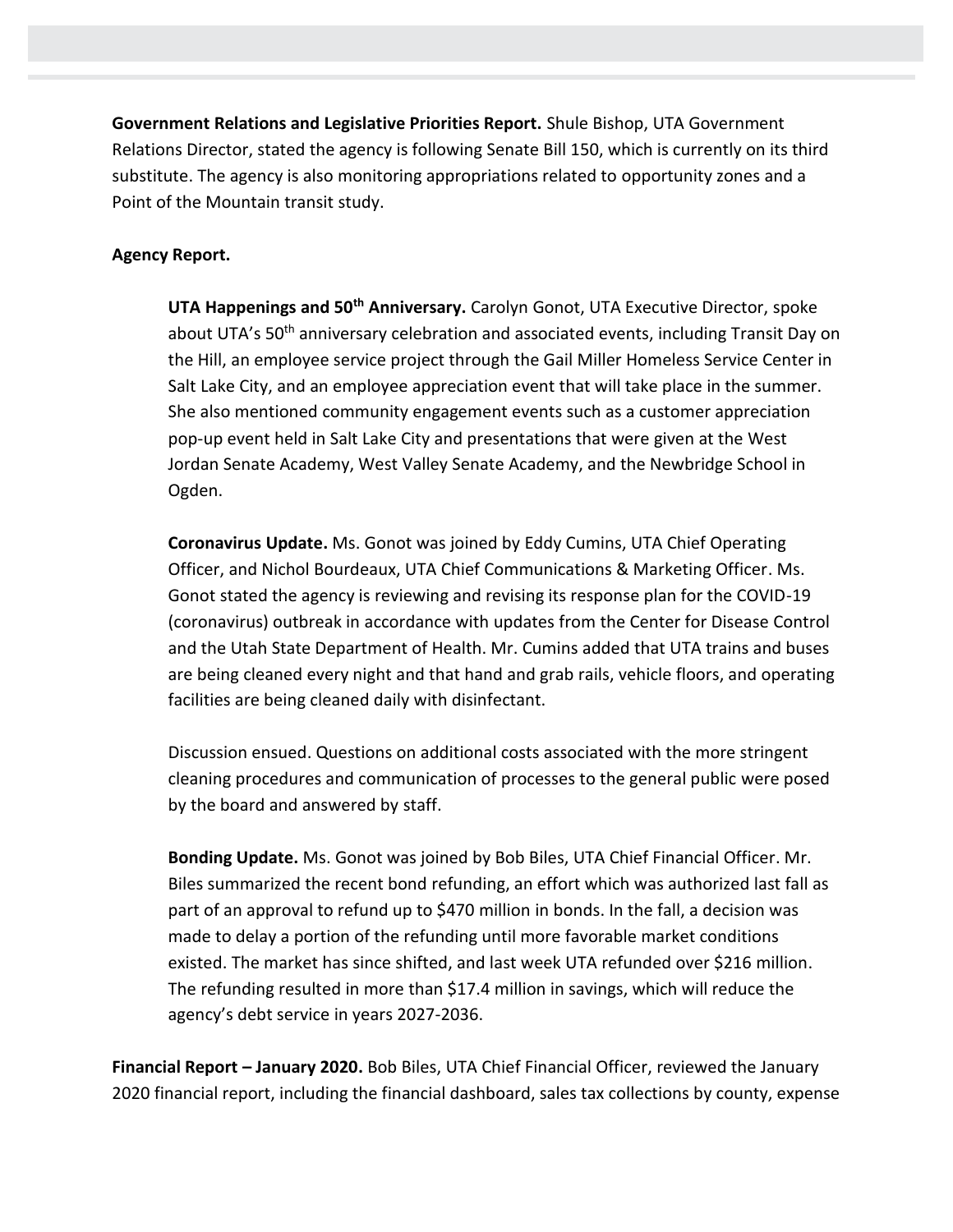variance by mode, expense variance by chief officer, and expense variance by type. Discussion ensued. Questions on treatment of "4<sup>th</sup> quarter" funds (i.e., sales tax revenue from the 4<sup>th</sup> quarter tax percentage allocated to transit) and impact of COVID-19 on revenues were posed by the board and answered by Mr. Biles.

# **Resolutions.**

**R2020-03-01 Resolution Authorizing Executive Director to Execute Grant Agreements for Specified Projects.** Mary DeLoretto, UTA Acting Chief Service Development Officer, was joined by Alma Haskell, UTA Grants Development Administrator. Ms. DeLoretto explained the resolution, which grants the executive director authority to execute a number of pending grants. Discussion ensued. A question on the total number of grants included in the resolution were posed by the board and answered by staff.

A motion to approve R2020-03-01 was made by Trustee Millington and seconded by Trustee Holbrook. The motion carried unanimously, with aye votes from Trustee Millington, Trustee Holbrook, and Chair Christensen.

#### **Contracts, Disbursements, and Grants.**

**Grant Application: FTA FY 2020 Bus and Bus Facilities Grant Application for On-Board Mobile Data Devices.** Ms. DeLoretto was joined by Mr. Haskell. Ms. DeLoretto indicated the agency is seeking funding from the Federal Transit Administration (FTA), Wasatch Front Regional Council, and Mountainland Association of Governments for an on-board mobile data devices project. The project cost is approximately \$4 million with a \$1 million match. Discussion ensued. Questions on cost advantages for internal development and timeline for development and implementation were posed by the board and answered by staff.

**Grant Application: FTA FY 2020 Low or No Emission (Low-No) Grant Application for Ogden/WSU Bus Rapid Transit (BRT) Project.** Ms. DeLoretto was joined by Mr. Haskell. Ms. DeLoretto stated the project partners on the Ogden/Weber State University (WSU) BRT project have expressed a preference for electric buses. The grant would fund some of the costs for those vehicles.

**Grant Application: CMAQ/STP/TAP MAG Concept Report Submittals for the Provo/Orem Urbanized Area (Utah County).** Ms. DeLoretto was joined by Mr. Haskell. Ms. DeLoretto explained the application, which applies for funding on multiple projects: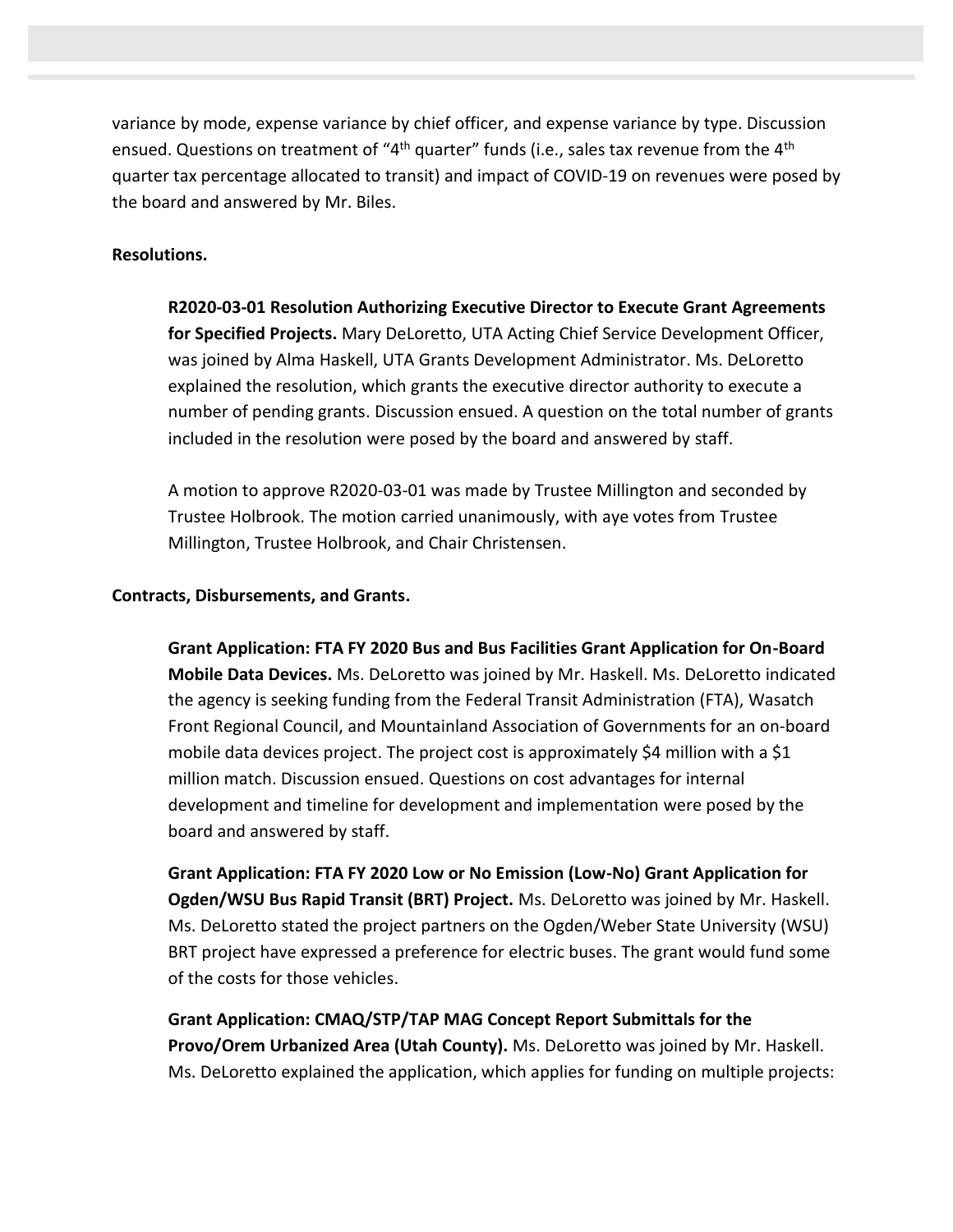- Bus stop improvements
- On-board technology, mobile data devices
- Historic Utah Southern Railroad Trail feasibility study

In addition, the Utah Department of Transportation is submitting a request for the Utah County Central Corridor environmental study for which UTA has committed to a local match contribution of \$203,100, and Orem City is submitting a request for funding to construct a parking structure at the Orem Intermodal Center for which UTA has committed to help identify local match funding opportunities.

Discussion ensued. A question on the rail trail application was posed by the board and answered by staff.

**Pre-Procurement.** Todd Mills, UTA Sr. Supply Chain Manager, was joined by Kyle Stockley, UTA Manager of Vehicle Overhaul & Bus Support. Mr. Mills indicated the agency intends to procure the following:

i. Light Rail Auxiliary Power Supply (APS) Overhaul

Discussion ensued. Questions on the ability to do the overhaul work in-house and projected lifespan of auxiliary power supplies relative to the lifespan of the vehicles were posed by the board and answered by staff.

#### **Service and Fare Approvals.**

**Tickets for Transit Pilot for General Conference (The Church of Jesus Christ of Latterday Saints).** Monica Morton, UTA Fares Director, explained that the "tickets for transit" pilot is intended to inform pricing and parameters for future initiatives.

This particular initiative incentivizes General Conference attendees to take transit to the event by using subsidized tickets (which double as transit passes). The tickets will be paid for by The Church of Jesus Christ of Latter-day Saints. The final contract amount will be based on ridership during the event, and it is estimated it will generate \$30,000 in fare revenue.

Discussion ensued. The board asked whether there were other entities that have approached UTA to participate in a "tickets for transit"-type initiative, to which Ms. Morton responded in the affirmative. She mentioned the agency has participated in previous ticket-as-fare initiatives with the University of Utah and the Ogden Twilight Series concerts. The board posed additional questions on the effects of current passholders on ridership numbers, pricing by mode, and the availability of Sunday FrontRunner service. Ms. Morton indicated Sunday FrontRunner service is currently not available, though the agency is working to identify the cost of running limited ad hoc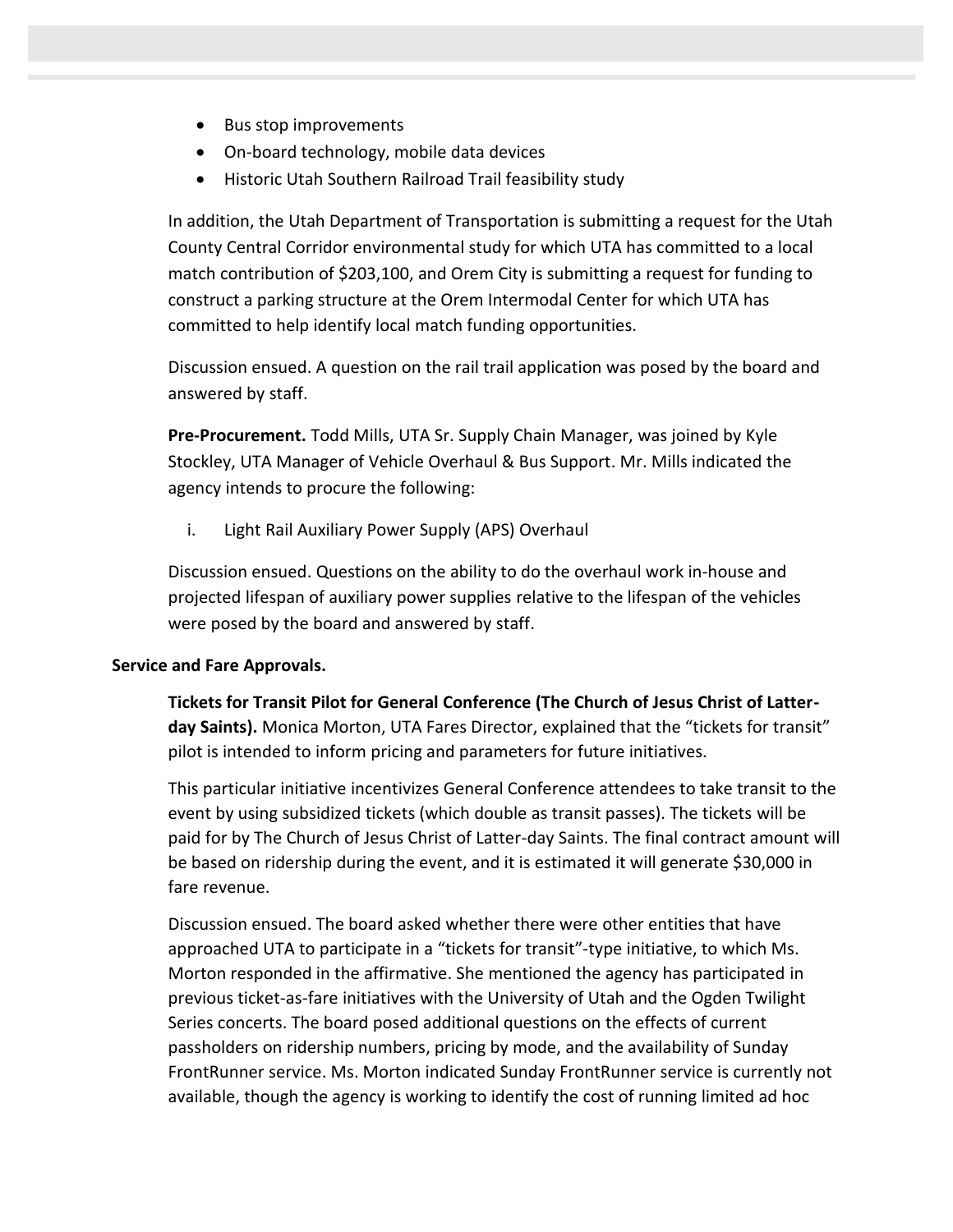Sunday service paid for by event sponsors. The board further inquired about third-party payment for the service, availability to other event sponsors, and consistency in calculating subsidized fares. Ms. Morton responded the pilot would provide data to create a consistent pricing model for other entities wishing to sponsor fares for events.

A motion to approve the ticket for transit pilot as described was made by Trustee Holbrook and seconded by Trustee Millington. The motion carried unanimously.

**Promotional Fare Request – Youth Rider's License.** Ms. Morton indicated staff is requesting approval of a promotional \$49 three-month pass from June through August for youth riders. Discussion ensued. Questions on the number of passes sold last year, usage data from last year, and marketing efforts through schools were posed by the board and answered by Ms. Morton.

A motion to approve the promotional fare request was made by Trustee Holbrook and seconded by Trustee Millington. The motion carried unanimously.

## **Other Business.**

**Next Meeting.** The next meeting of the board will be on Wednesday, March 25, 2020 at 9:00 a.m.

**Closed Session.** Chair Christensen indicated there was a need for a closed session to discuss collective bargaining. A motion for a closed session was made by Trustee Millington and seconded by Trustee Holbrook. The motion carried unanimously. Chair Christensen called for a break at 10:02 a.m. and indicated closed session would begin at 10:10 a.m.

**Open Session.** A motion to return to open session was made by Trustee Holbrook and seconded by Trustee Millington. The motion carried unanimously and the board returned to open session at 10:26 a.m.

**Adjournment.** The meeting was adjourned at 10:27 a.m. by motion.

Transcribed by Cathie Griffiths Executive Assistant to the Board Chair Utah Transit Authority [cgriffiths@rideuta.com](mailto:cgriffiths@rideuta.com) 801.237.1945

*This document is not intended to serve as a full transcript as additional discussion may have taken place; please refer to the meeting materials, audio, or video located at <https://www.utah.gov/pmn/sitemap/notice/593193.html> for entire content.*

*This document along with the digital recording constitute the official minutes of this meeting.*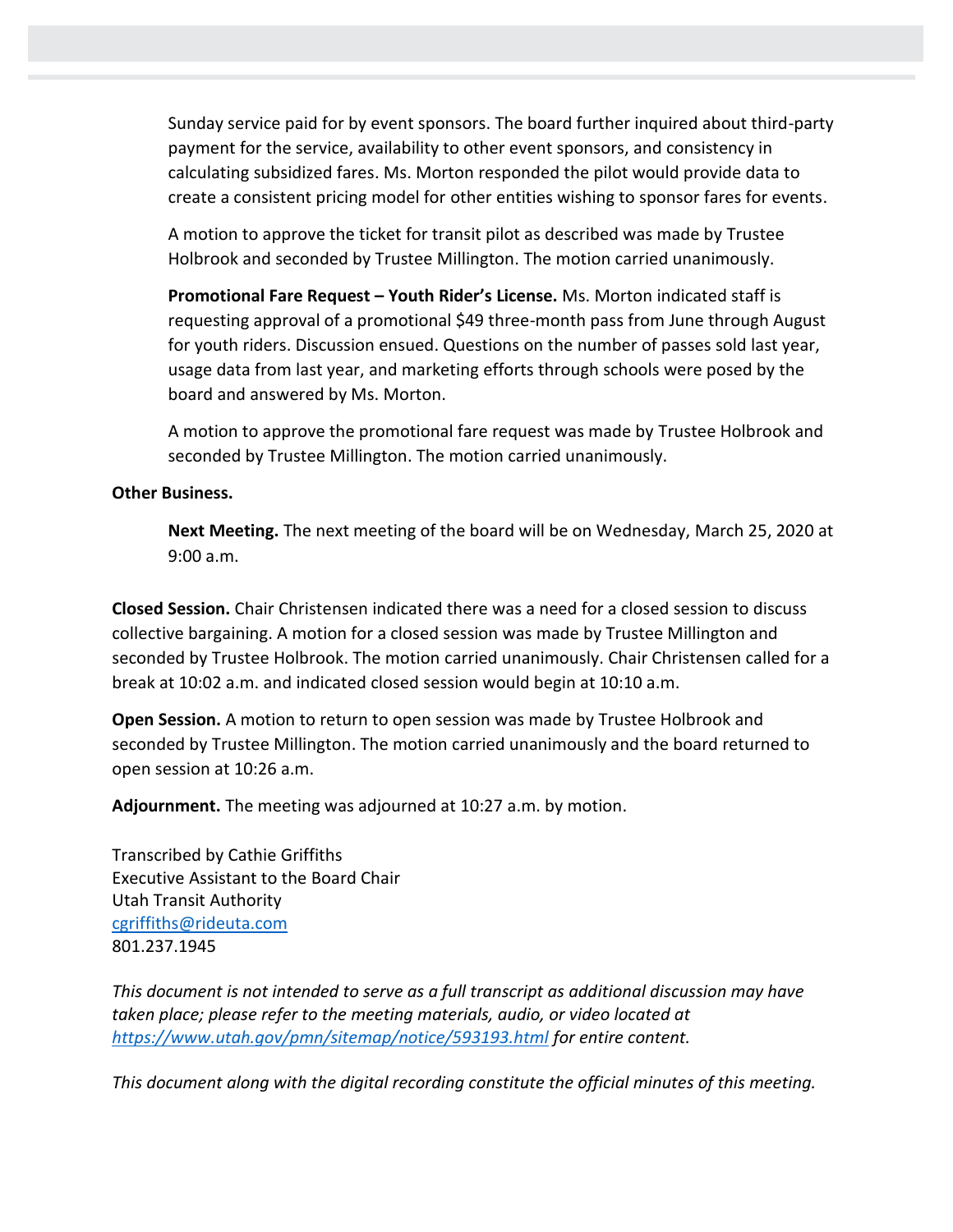# **Appendix**

# **Online Public Comment to the Board of Trustees of the Utah Transit Authority (UTA) Board Meeting March 11, 2020**

#### **Received March 9, 2020 from George Chapman:**

Please consider not buying the type of BRT bus that is on 35Max. In an accident, all passengers will go flying unrestrained and injuries could be great. Anytime there is a chance that the bus is not protected from traffic (cross traffic or even next lane), potential for an accident rises.

The BRT buses are like the shuttles recently taken out of service for similar safety reasons.

Regular buses generally keep most passengers in their seat aisle in a crash.

# **Received March 10, 2020 from Chris Line, Staff Attorney, Freedom from Religion Foundation:**

It is our understanding that the Board will be discussing and approving its "Tickets for Transit" program for the Church of Jesus Christ of Latter-day Saints General Conference on March 11, 2020.

We sent a letter regarding this matter to Mayor Mendenhall (please find attached), but we understand that the actual implementation of this program will be done by the UTA. We write to request that the Board consider the potential legal ramifications of implementing a discriminatory program for the benefit of the Church of Jesus Christ of Latter-day Saints and its members. We will be submitting a GRAMA request to UTA in order to better understand all of the parameters of the partnership between UTA and the Church, but this program